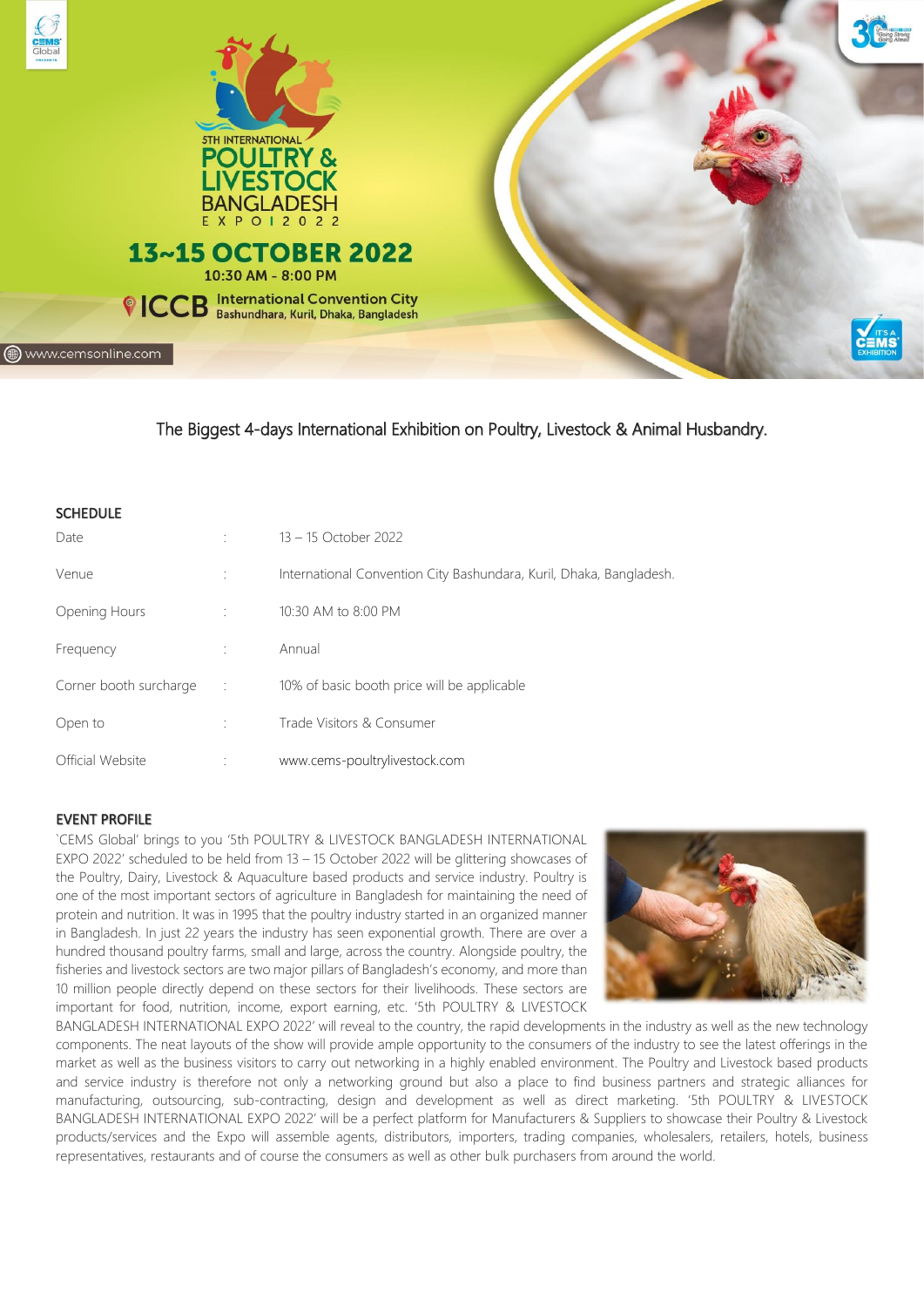### WHY BANGLADESH? WHY NOW?

Agro industry is a rapidly growing sector in Bangladesh, employing a significant portion of the labor force in the country.Between 2004 and 2010, the poultry and livestock industry in Bangladesh grew at a significant rate every year. There is an estimated 150,000 poultry farms in Bangladesh. From 2 to 4 March 2017, Poultry Science Association Bangladeshi branch held the tenth International Poultry Show and Seminar in Bashundhara Convention centre, Dhaka, Bangladesh. The farms annually produce 570 million tonnes of meat and 7.34 billion eggs. Poultry feed is made mostly from imported soybean and soy meal. Per capita consumption of meat and egg remain below the level recommended by the Food and Agriculture Organization. Livestock population in Bangladesh is currently estimated to comprise 25.7 million cattle, 0.83 million buffaloes, 14.8 million goats, 1.9 million sheep, 118.7 million chicken and 34.1 million ducks.

#### PROFILE OF EXHIBITS

Animal Biotechnology | Animal Farming consultants | Animal Husbandry | Animal Nutrition / Health Products | Aqua Production Equipment and Supplies | Aquaculture & Livestock Supplies | Biotechnology| Breeder Farms & System | Broiler Farms & Equipment | Cleaning & Disinfection Chemicals & Equipment | Cleaning & Hygiene Equipment & Products | Dairy Equipment | Dairy Technology & Equipment Manufacturer / Exporters/Traders | Egg Collection & Management Solutions | Enzymes Health Management | Feed Additives & Animal Nutrition | Feed Ingredients | Feed Manufacturing Machinery | Feed Mill Installation | Feed Processing & Manufacturing Equipment & Software | Feed Storage & Transport Equipment | Feed System Equipment | Genetic Material Harness | Grains & Proteins |

Hatchery Equipment | Herbal Animal Health Products | High Pressure Sprayers, Pumps And Accessories | Incubator Systems | Industry Associations | Insecticides And Related Equipment | Insulation Materials | Laboratory Equipment | Livestock Production Equipment | Livestock Technology | Meat, Egg & Dairy Processing & Packaging Materials & Technology | Media & Trade Publications | Milk Co-operatives / NGOs | Milk Storage Tanks/ Silos Mrfs | Moisture Meter & Neighing Machine | Pellet Mill Plant Manufacturers | Poultry & Livestock Genetics & Artificial Insemination | Poultry equipment manufactures | Poultry Processing & Breeding | Poultry Products | Poultry Turnkey projects suppliers | Processing & Value Added Products | Quality Control Equipments | Safety & Protection Equipment | Sizing & Sorting Equipment | Slaughtering Equipment | Veterinary Products & Services | Washing & Sterilization Equipment | Waste Disposal Systems & Equipment | Waste Processing Solutions | Weighing Equipment.

#### PROFILE OF VISITORS

5th POULTRY & LIVESTOCK BANGLADESH INTERNATIONAL EXPO 2022 will be a perfect platform for Decision Makers, CEO, MD, GM, Managers, Owners from the following industries: Banking, Financing and Insurance Companies | Consultants & researchers | Co-operative Federations' Authorities | Dairy, Poultry and Livestock Entrepreneurs | Dairy, Poultry and Livestock Farmers | Dealers/ Distributors/ Wholesalers/Traders/Consultants | Feed Millers | Food Exporters, Wholesalers., Retailers & Distributers | Food Scientists | Government Authorities | Hotel and Restaurant Owners, Managers | Livestock & Aquaculture Farmers & Integrators | NGO's | Nutritionist | Processed Food manufacturers | Producer Association | Quality Controller

| Related Government Organization & Educational Institute | Research and Development Professionals | Traders, Publishers distributors | Veterinarian Hospitals & Clinics.

### ABOUT CEMS-GLOBAL (ORGANIZER):

CEMS-Global USA, based in New York, is a professional Multinational Exhibition & Convention Organizer, having its operations across 4 continents. Established in 1992, CEMS-Global, in this span of 30 years has been committed to organizing Professional B2B Trade Shows for important Business sectors of the trade and economy.

In this span of almost 3 decades, CEMS-Global has partnered with several Business Associations, Chamber of Commerce's, Export Promotion Councils, International Trade Promotion organizations, Governments. Our successful 40 Trade shows per annum in highly potential and developing countries of the world across 4 continents have benefited hundreds of thousands of Manufacturers, Several Industry sectors and boosted International Trade & Development in many countries.

With our 40 Trade Shows on important business sectors and commendable presence globally across 4 continents, we transform our Events into successful Trade Shows with focus on our knowledge, skill, finesse and creativity. We bring all these attributes together to reinvent events….to transform the ordinary into extraordinary and producing successful Trade Shows in important and potential markets around the world. As a company with Global presence and a wide-ranging proven track record, CEMS-Global USA also provides High-Value Management & Strategy Consultancy Services and lays its knowledge, its vast global experience at the disposal of the Client and assists Trade/ Business Associations and Enterprises improve work strategies, improve efficiency & performance or entering new markets, with our proven system to reach the goal. Great people make great partnerships! CEMS-Global's dedicated team stands with you in making a right decision for your participation in a Trade Show or enhance your Businesses in the next important market for you that will yield exceptional results. With over 750 Trade Shows, 54,577+ Exhibitors, 1.65+ Million Attendees in our portfolio; we are devoted to take you where markets are….